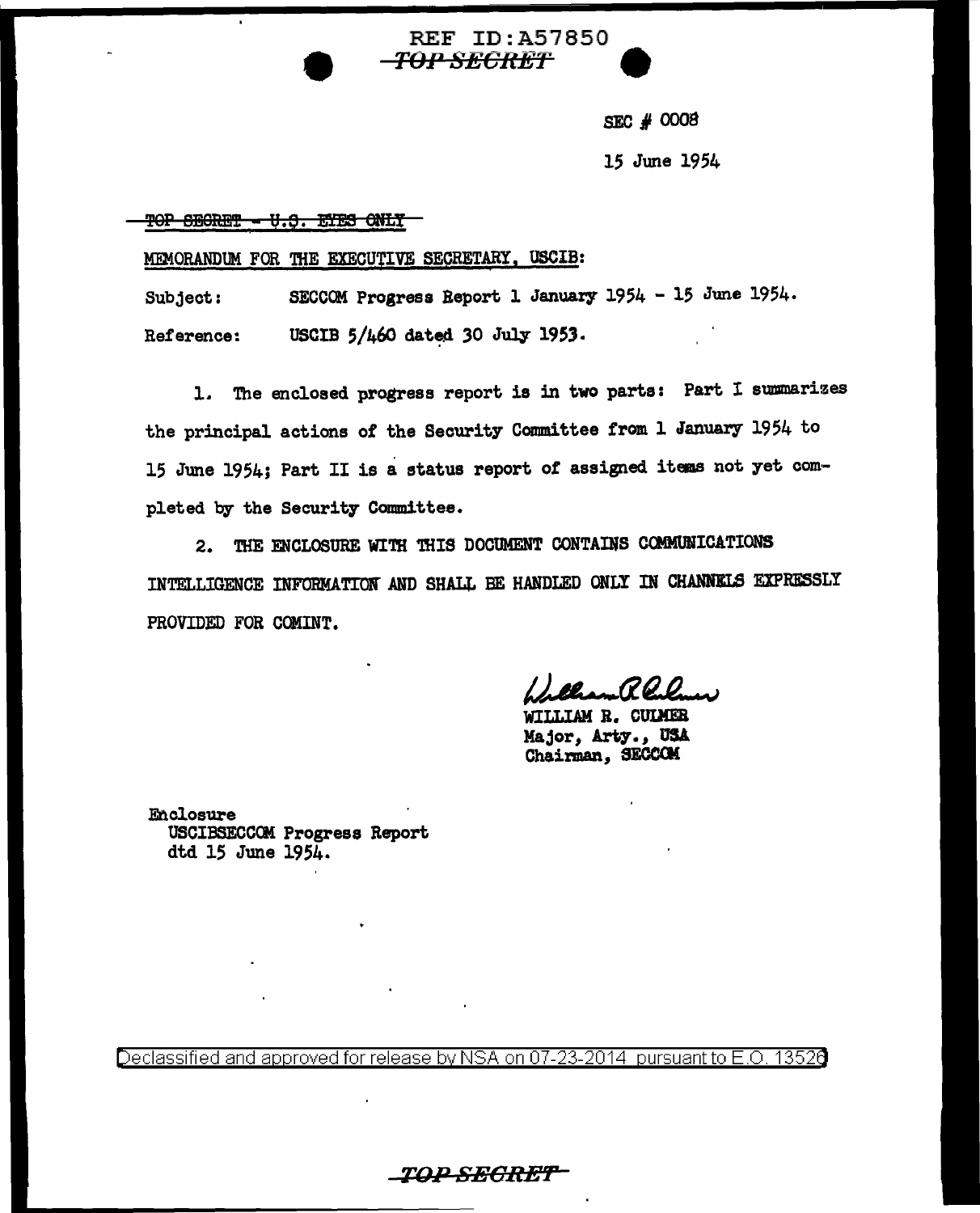TOP SECRET = U.S. EYES ONLY

15 June 1954

### USCIBSECCOM PROGRESS REPORT

957850

### PART I

A brief summary of major items the SECCOM has completed and forwarded since 1 January 1954 follows:

**1. Exploitation of**  $\overline{P_{EL}^{EQ}$   $(3.3(h)(2)$ PL 86-36/50 USC 3605

INTCOM recommendations regarding the above subject were reviewed and found entirely acceptable from a security standpoint.

### 2. Emergency and Operational Dissemination of CCMINT.

An INTCOM paper on the above subject was reviewed and SECCCM recommendations were submitted to the Chairman, INTCCM in the form of a draft directive.

#### *3.* Assignment of CCMINT Personnel to Hazardous Duties.

The SECCOM prepared and forwarded a proposed directive on the above subject.

### 4. Establishment of CCMINT Clearance Levels.

SECCOM considered the above problem and recommended that the present single standard for investigation and clearance procedures (CIBD #5) remain in effect after categorization becomes fully effective.

# 5. Classification of "War Secrets in the Ether, Vol. II".

The SECCOM recommended that certain portions of the above publication, deemed to be classified, be removed and the document then be designated UNCLASSIFIED. Dissemination.to be controlled as possible by the Director, NSA.

### 6. Designation of Officials Who May Grant Clearance Prior to Completion of the Required Investigation.

The SECCOM recommended that designation of specific officials who may take the above action was not necessary at this time and that further consideration of this item be deferred until *action*<sup>-</sup>is taken-to codify USCIB security directives and security policy statements.

Enclosure with SEC #0008 dtd 15 June 1954.

# **f'O:P SE-GRBT**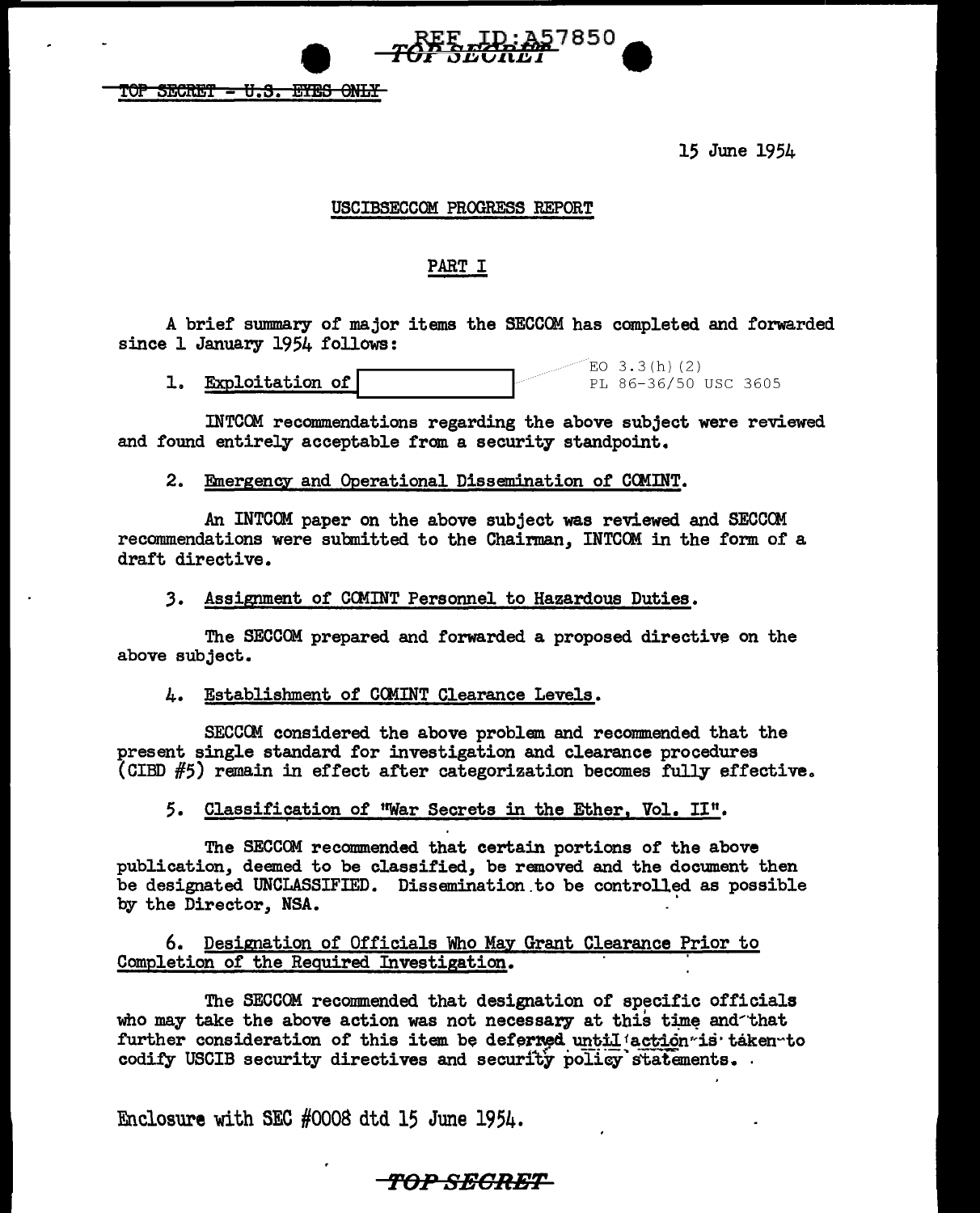

#### $TOP$  SECRET  $-$  U.S. EYES ONLY

7. During the period of this report, due to conflicting information received in regard to an air crash at Keflavik Airport, Iceland involving loss of accountability of COMINT material, the Chairman was placed on TDY :for ten days in order to investigate the matter to determine the true circumstances as best he could and to subsequently reconnnend ways and means of achieving better tracer and casualty control of COMINT in transit by air courier. The Chairman's recommendation that all COMINT aboard the aircraft be considered compromised within the meaning of the definition of CIBD  $#9$  was upheld and his recommendations regarding ways and means of achieving better tracer and casualty control will be placed on the agenda for the July SECCOM meeting.

8. The Chairman, in his capacity as Secretary for the U.S. Ad Hoc Committee and for the Combined Working Group for the Improvement of Allied (NATO) Communications Security (approach to the French), has attended nine ad hoc committee meetings and six CWG meetings during the period covered by this report.

### PART II

A brief summary of the status of assigned items not yet completed by SECCOM follows;

1. Proper Classification and Handling of Documents Containing Infor=. mation about Communications Intelligence Activities.

A basic directive on the above subject has been completed. However the SECCOM is awaiting redrafts of certain examples of proper classification which are to be included in appendices to that document.

#### 2. Conduct of COMINT Activities in Exposed Areas.

<sup>l</sup>This item has been given to an Ad Hoc Committee for the purpose of preparing a directive covering all types of COMINT activities. A codification of CIBD  $\#7$  and an NSA draft directive covering COMINT technical activities is being considered •

### .3. Review of CIBD #4 (Revised), 25 October 1950.

This item has been placed on the agenda for the 17 June SECCCM meeting in order to determine whether that directive needs substantive revision in order to comply with the new Appendix "B".

#### 4. Review of CIBD #6 (Revised), 18 April 1952.

Same as paragraph 3 above.

 $- 2 -$ 

# **TOP SECRET**